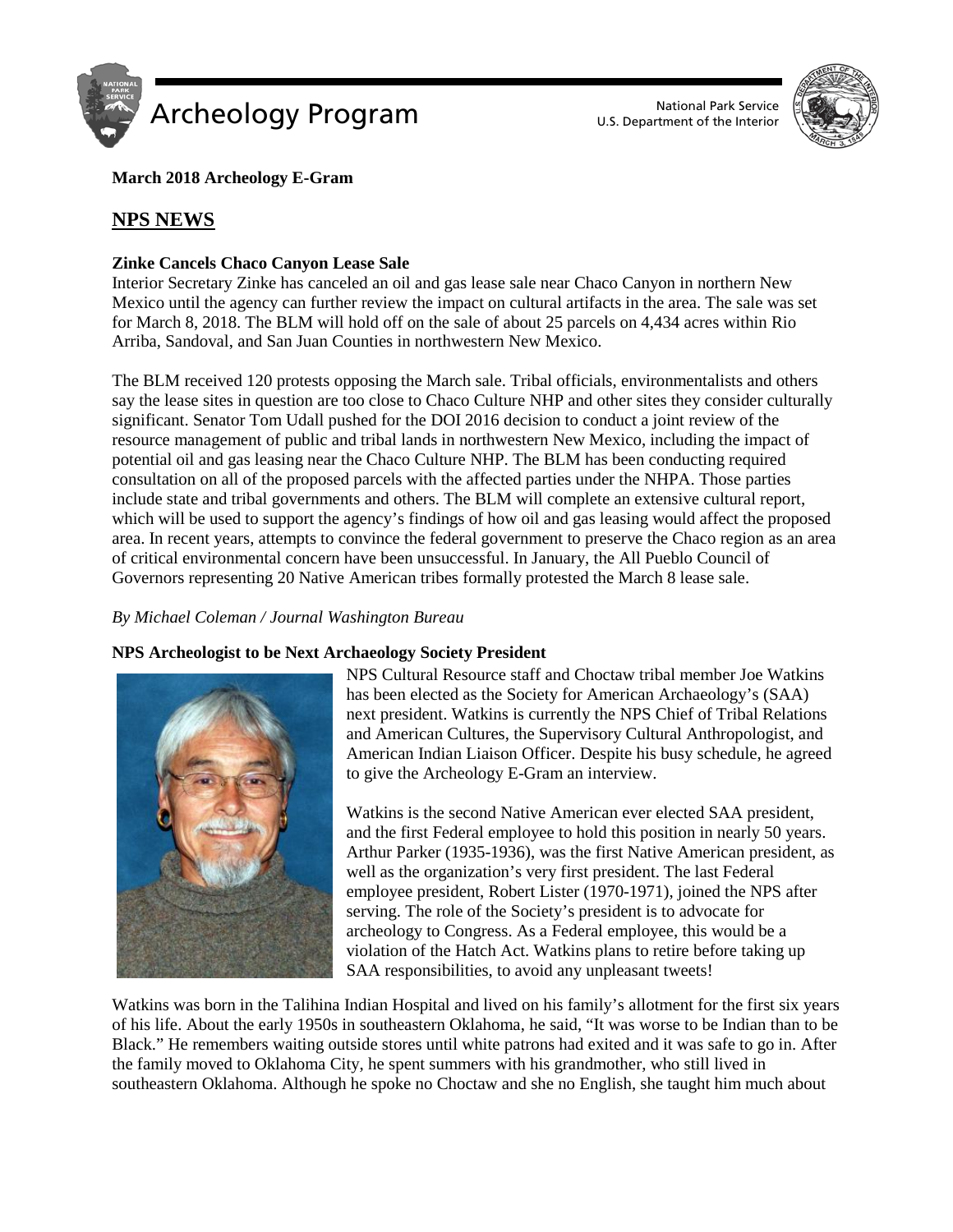traditional lifeways. When Watkins found an Archaic projectile point, she told him that it had been left by the people who were there before them.

After high school in Oklahoma City, Watkins went to college at the University of Oklahoma; it was inexpensive and close. His family supported education, and he was influenced by a high school science teacher named Don Fleet. When Watkins registered for classes, though, he took archeology and anthropology classes, rather than the geology that Fleet had studied. He started his college education in 1969, the year that Vine Deloria published *Custer Died for Your Sins* and the American Indian Movement took over archeological sites in Minnesota to protest research.

In this environment, several archeology professors wondered if Watkins could be sufficiently objective to be a good archeologist, and his Native friends wondered why he wanted to be an archeologist at all. When Watkins was offered a chance to escape these social pressures, albeit temporarily, and work with Francois Bordes in France, he gladly took it. With this European experience, Watkins applied to Southern Methodist University to work with Garth Sampson in sub-Saharan Africa.

Watkins was accepted to SMU, but when Sampson became Chair of the Department and had to postpone fieldwork, he worked with Bruce Bradley on experimental archeology issues. Watson said that graduate school was a shock. Undergraduates were expected to be generalists, and know a little about everything, which he liked; graduate students were expected to know a lot about a specialized topic. He was also uncomfortable with academic culture, in which sources of information were challenged and interrogated. Experimental archeology, though, drew him closer to Native America as a geographical focus and to Native American issues.

Watkins finished his MA in 1977, and immediately jumped into employment, some Federal, some State, some CRM, which occupied him for the next 17 years. One of his most memorable experiences was to be the DOI representative at the American Indian Religious Freedom Act (AIRFA) hearings. Here he heard language about ethical treatment of Native American human remains and cemeteries that, while recommended in AIRFA, would later be required in the Native American Graves Protection and Repatriation Act (NAGPRA).

When his first child was born, Watkins began thinking about his Ph.D. He said that he knew it was then or never, because soon he would be too occupied with being a father to take on a big research project. The data from his original,unfinished dissertation research – mapping and collecting artifacts from a "site" he created by excavating and living in a pit house for 9 months – was long gone, victim of many moves between houses. He needed a new project, and wanted to explore ethics. He administered a questionnaire about archeological practices at archeological conferences and through the offices of the state historic preservation officers. Watkins' dissertation addressed issues framed by the recent passage of NAGPRA and informed by AIRFA.

Since earning his PhD, Watkins has produced a constant stream of essays, comments, notes, memorials, chapters, and other publications – to date, well over 100. His topics are narrow, but deep. Watkins' focus is archeological ethics, informed by his perspective as a Native American. His writing nags at the conscience of American archeology, as respect for the concerns and wishes of descendent communities articulates with all archeological fieldwork. These concerns are most clearly spelled out in his writings on indigenous archeology.

He never felt that he "needed" to have a Ph.D., but things changed dramatically after Watkins was awarded his degree. He was invited to speak at conferences, contribute to publications, and serve on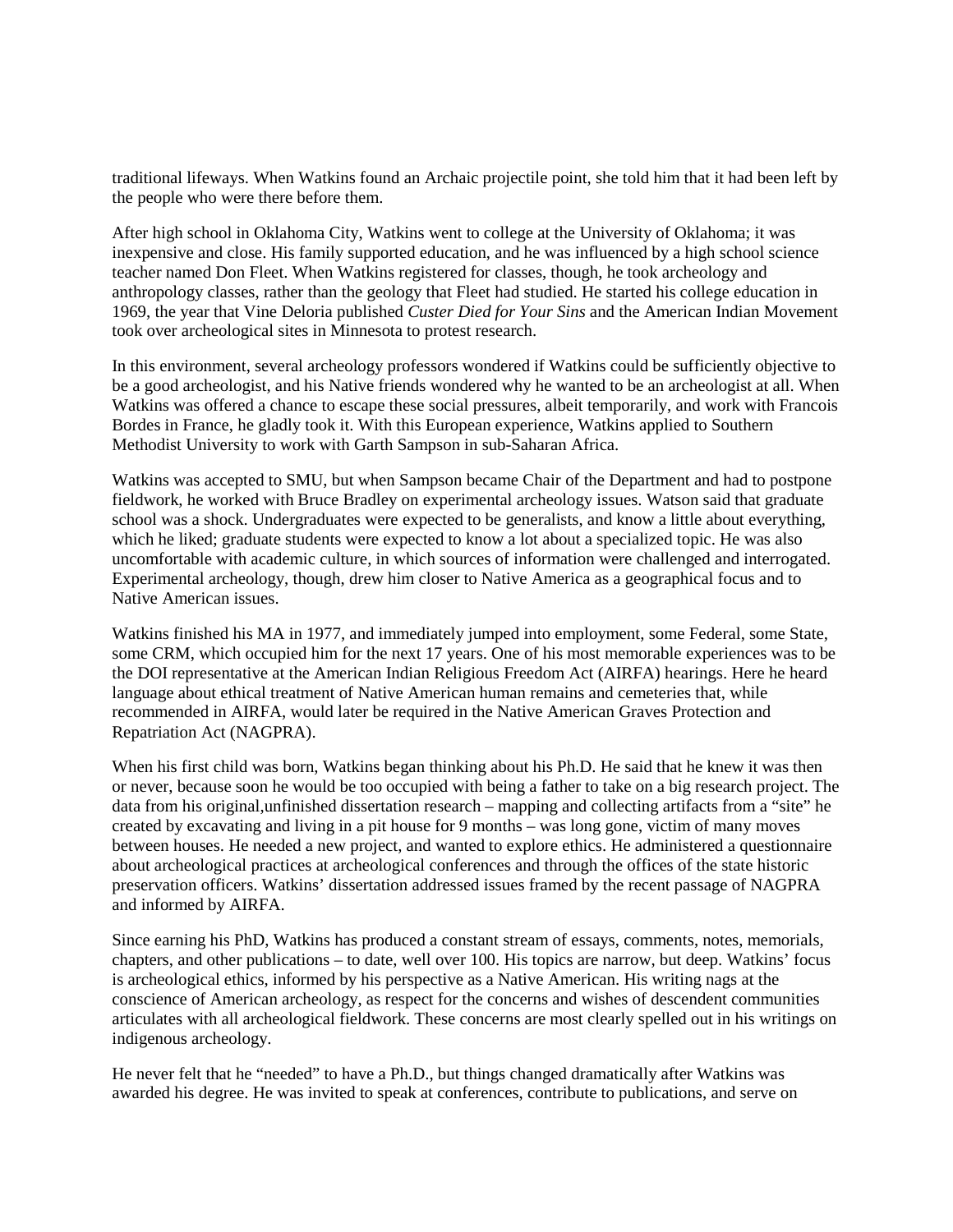panels and committees. He eventually left his Federal position and taught at the University of New Mexico and University of Oklahoma for a decade before joining the NPS in 2013.

One of the motivations for accepting NPS employment has been a desire to be liaison to help the NPS understand how staff and actions might be perceived by different communities. During his time at NPS, Watkins has advised on reorganization to keep cultural resource programs relevant; filled positions that had been long vacant; and helped to re-invigorate relationships between parks and local, descendant, and Native communities. He is pleased to have the "Gathering" regulations finished that allow Native communities to establish agreements with parks to harvest traditionally important materials from parklands, a project initiated by former American Indian Liaison Officer Pat Parker.

Watkins encourages his NPS archeological colleagues to reach out to tribal communities associated with their parks, and to make their colleagues aware that everyone in a park contributes to relationships with tribal people. He recommends that everyone read *Culture Matters: The Peace Corps Cross-Cultural Workbook* to better understand the impact their communication style has on others. He also urges his colleagues to read – not just archeology, but ethnographies, histories, community studies – to keep intellectual curiosity alive.

Watkins takes on presidency of the SAA during a challenging time. He points out, though, that the organization is financially stable, and positioned and able to take on other important tasks. He lists public education and outreach, student involvement in committee work, and archeological ethics as vital issues. His colleagues are sorry to see him retire, but are pleased that Watkins will still be critically involved in American archeology.

This interview, and others that are profiled in the Archeology E-gram, was recorded by the NPS History Program and archived at the Harpers Ferry Center.

#### *By Karen Mudar*

#### **Updates to the NPS Archeology Guide: Archeology Outreach Module**

The NPS Archeology Guide: Archeology Outreach module has been updated. New sections include information about citizen science and service learning; volunteers, youth, and students; and templates for handouts.

Find the module at <https://www.nps.gov/archeology/npsGuide/outreach/index.htm>. **Contact:** Teresa Moyer at teresa moyer@nps.gov.

**Western National Parks Foundation Funds Archeology at Casa Grande Ruins National Monument** Western National Parks Foundation has awarded Casa Grande Ruins National Monument funding for a project to conserve and clean the interior walls of the Great House (a 14th century Hohokam multi-story earthen structure that is the centerpiece of the park), followed by RTI (reflectance transformation imaging) photography.

In RTI photography, the photographer takes multiple digital photographs of a subject from a stationary camera position and applies light from different, but known directions. The images are then "knit" together in an RTI Viewer program. The final image is dynamic, and the user can move a light source around to create a raking light effect on areas of interest. This is especially useful in archeology when one needs to look at objects with low-relief etching or carving, as is the case with plaster-glyphs (like those found inside the Great House), petroglyphs, historic graffiti, and certain artifacts.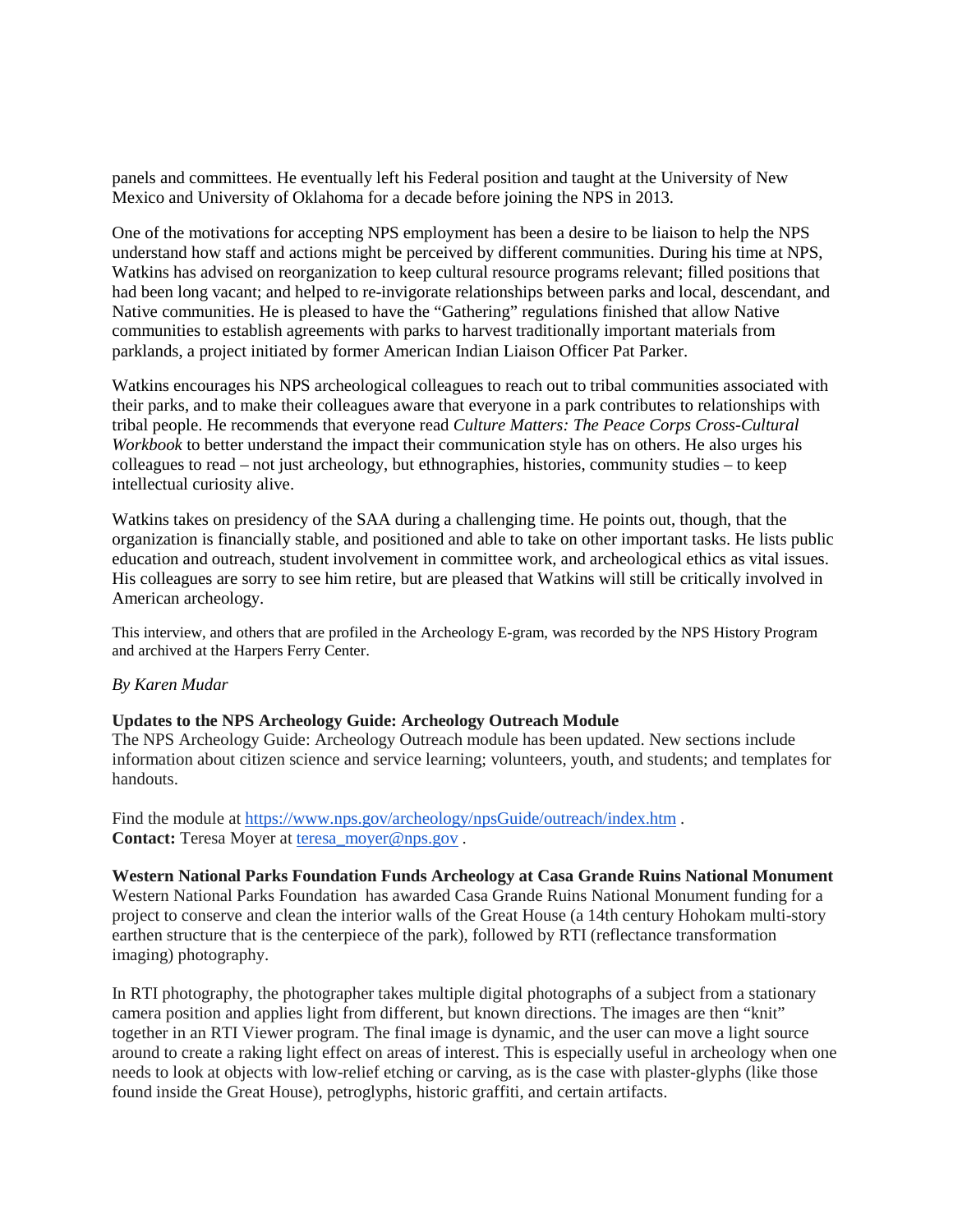For more information about RTI, go to <http://culturalheritageimaging.org/Technologies/RTI/>

#### *By Katherine Shaum*

#### **Archeology Rack Cards Now Available for Download**

NPS archeology rack cards are available to help park staffs and visitors know appropriate behaviors and protocols. *When Visitors Hand You Artifacts* is for park staff when a visitor brings in an artifact. *What If I Find an Artifact?* is for the general public, to guide appropriate behavior if they come across an artifact during a visit to a park unit.

The rack cards are available for download in .pdf and .indd formats at <https://www.nps.gov/archeology/npsGuide/outreach/templates.htm> . **Contact:** Teresa Moyer at [teresa\\_moyer@nps.gov](mailto:teresa_moyer@nps.gov) .

## **FEDERAL NEWS**

### **Stolen Artifacts Recovered by NPS Special Agents Repatriated to Belize**

Cultural artifacts smuggled out of Belize and recovered by NPS Special Agents of the Investigative Services Branch (ISB) have been repatriated to their country of origin. The artifacts were returned at a recent ceremony when the United States and Belize signed a cultural property agreement, solidifying their collaboration to combat looting and trafficking of cultural objects.

During a cultural property investigation conducted by ISB Special Agents, investigators discovered that a US citizen from California visited a number of archeological sites in Belize in 2000. Searching for artifacts, the man traveled to inland sites as well as on a low coral island, or caye, in southern Belize. On the caye, he found an archeological site containing human remains, pottery fragments, at least one jade bead, and flaked stone material. He took many of the artifacts back to California with him without the permission of Belize, and did not declare them upon re-entry into the US.

The man made two subsequent trips to Belize as late as 2007 specifically to revisit the caye and collect any artifacts he could find. He smuggled all of the cultural property he found on his three trips through the Belize City airport.

ISB Special Agents were able to recover only part of the entire collection of stolen artifacts. These recovered items were returned to Belize through the US Embassy and the US Department of State. Among the chert tools and debitage was a piece of special importance that the Belize Institute of Archeology was particularly pleased to receive.

With the signing of the *Memorandum of Understanding Concerning the Imposition of Import Restrictions on Categories of Archeological Material of Belize*, the US and Belize set goals to protect cultural heritage and reduce the incentive to pillage. They are also working to increase lawful access to cultural objects and awareness of world heritage by encouraging interchange of materials for scientific, cultural, and educational purposes.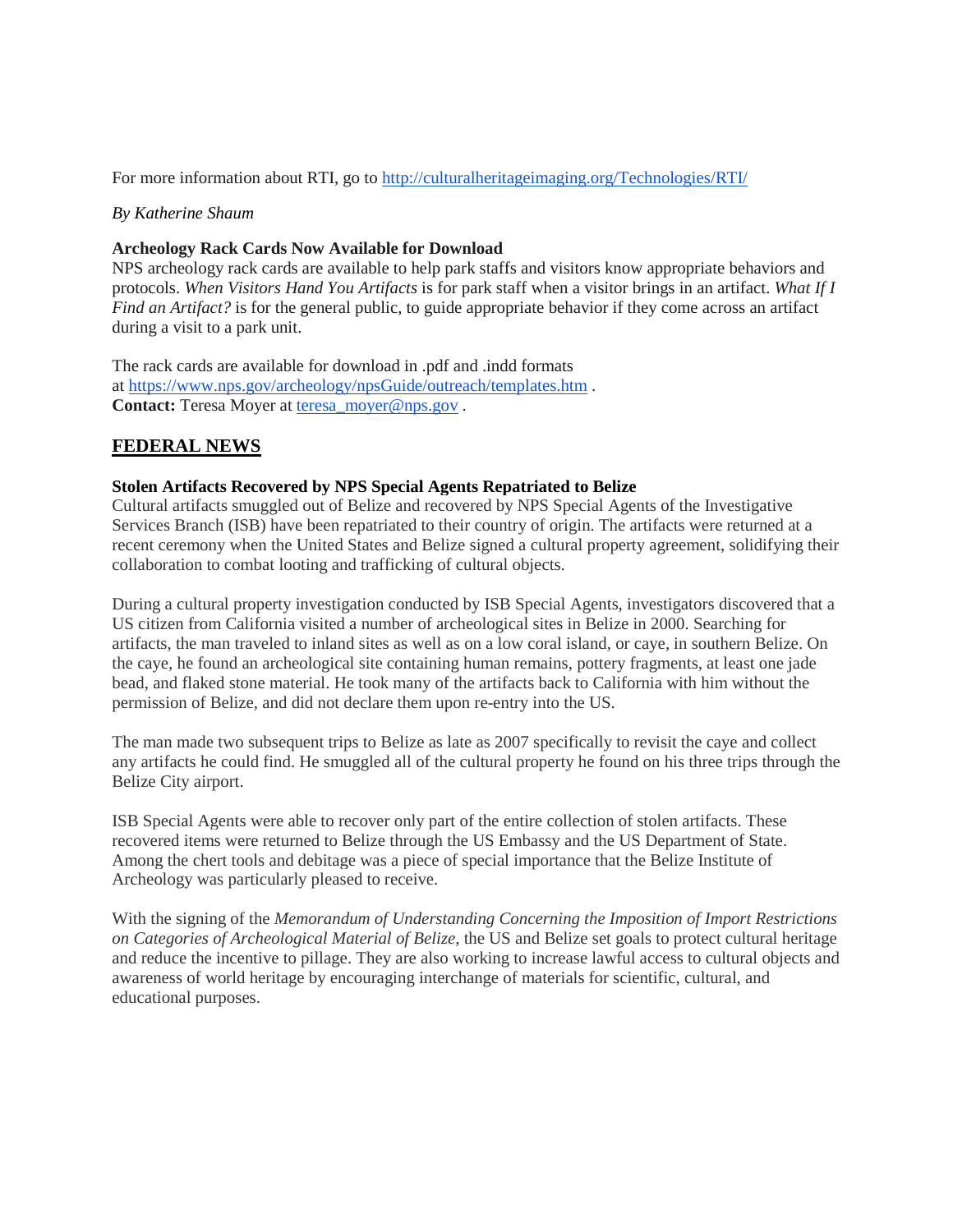

Representatives of the US and Belize sign an agreement to combat looting and trafficking of cultural objects. Inset: 11 stolen artifacts recovered and returned by ISB Special Agents. US Department of State photo Inset: NPS photo by the Investigative Services Branch.

### **World War II Carrier "Lady Lex" Found Two Miles Under Sea**

Paul Allen, the co-founder of Microsoft, is a dedicated amateur underwater archeologist, specifically interested in finding ships sunk during World War II. Last August, Allen's research vessel Petrel located the USS Lexington —the aircraft carrier that, along with the USS Yorktown, fought the first-ever carrier duel with the Imperial Japanese Navy in the Battle of the Coral Sea.

The Petrel located the Lexington's wreck with a Hydroid Remus 6000 drone submersible, an autonomous underwater vehicle equipped for searching large areas of seabed at depths up to 6,000 meters (3.7 miles). With its side-scan sonar, the Remus 6000 is capable of mapping over 100 square kilometers per deployment.

The damage dealt by the Lexington's and Yorktown's aircraft to the Japanese carrier Shōkaku, the decimation of the air wing of the carrier Zuikaku, and the sinking of the light carrier Shōhō changed the direction of the war, weakening Japan's naval air power just before the Battle of Midway. The battle preempted a Japanese invasion of Port Moresby, Papua New Guinea, which would have allowed Japan to attack eastern Australia.

Bombed and torpedoed multiple times, the Lexington was still afloat. But when fires caused by the bombing reached the Lexington's aircraft fuel stores and burned out of control, the ship had to be abandoned, and the destroyer USS Phelps was ordered to scuttle the ship with torpedoes. It took five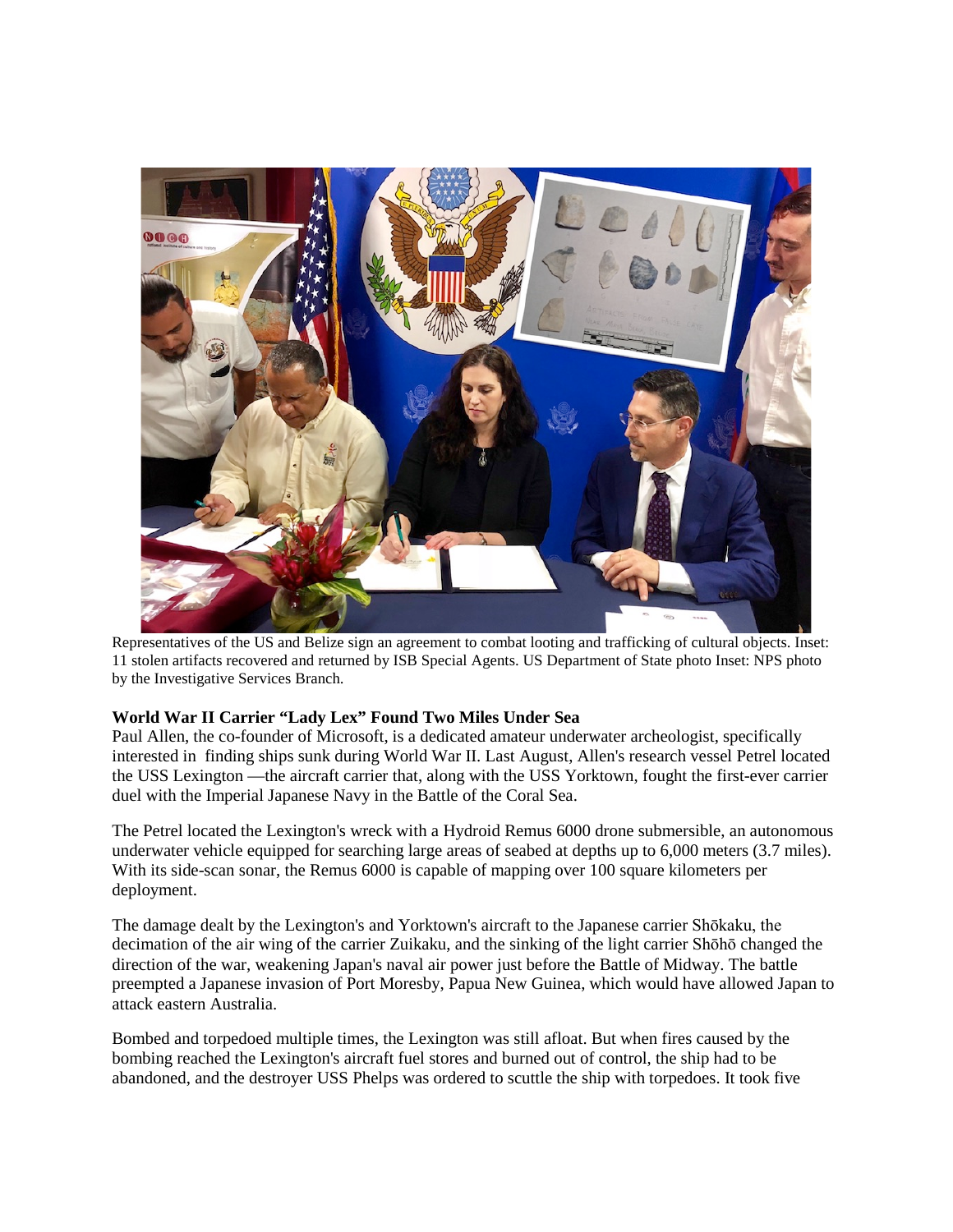torpedoes to do the job. The crew abandoned ship, but the Lexington went down with 35 aircraft aboard, settling to the bottom of the ocean two miles beneath the surface; 216 crewmembers died during the fight.

Images show the Lexington and some of its aircraft in amazingly good condition after 76 years (or at least good condition for a ship that was deliberately sunk with torpedoes). Grumman F4F Wildcat fighters bearing the "Felix the Cat" logo of the VF-3 Navy fighter squadron (now carried on by the Navy's VF-31) were visible, as were Douglas TBD Devastator dive bombers.



*By Sean Gallagher, ARS Technica*

One of USS *Lexington*'s 5-inch gun mounts. Nearly 76 years after it sank, the rifling is still visible in the barrel.

### **GRANTS AND TRAINING**

#### **Updates to Interpreting Archeology: A Shared Competency for Archeologists and Interpreters**

The NPS Archeology Program announces several updates to the four part *Interpreting Archeology* series. These updates incorporate current information, techniques, and examples. *Archeology for Interpreters: A Guide to Knowledge of the Resource* includes updated links to training and tools for interpreters*. Interpretation for Archeologists: A Guide to Increasing Knowledge, Skills, and Abilities* has been substantially updated to incorporate up-to-date NPS interpretive methods, links, and approaches. The guide aims to pull back the curtain on what interpreters do, how they do it, and why interpretation is part of archeologists' professional responsibilities. *Study Tour of Archeological Interpretation* has been updated with new examples and information. *Assessment of Archeological Interpretation* includes a streamlined framework for quickly assessing if an interpretive product hits its aims and goals.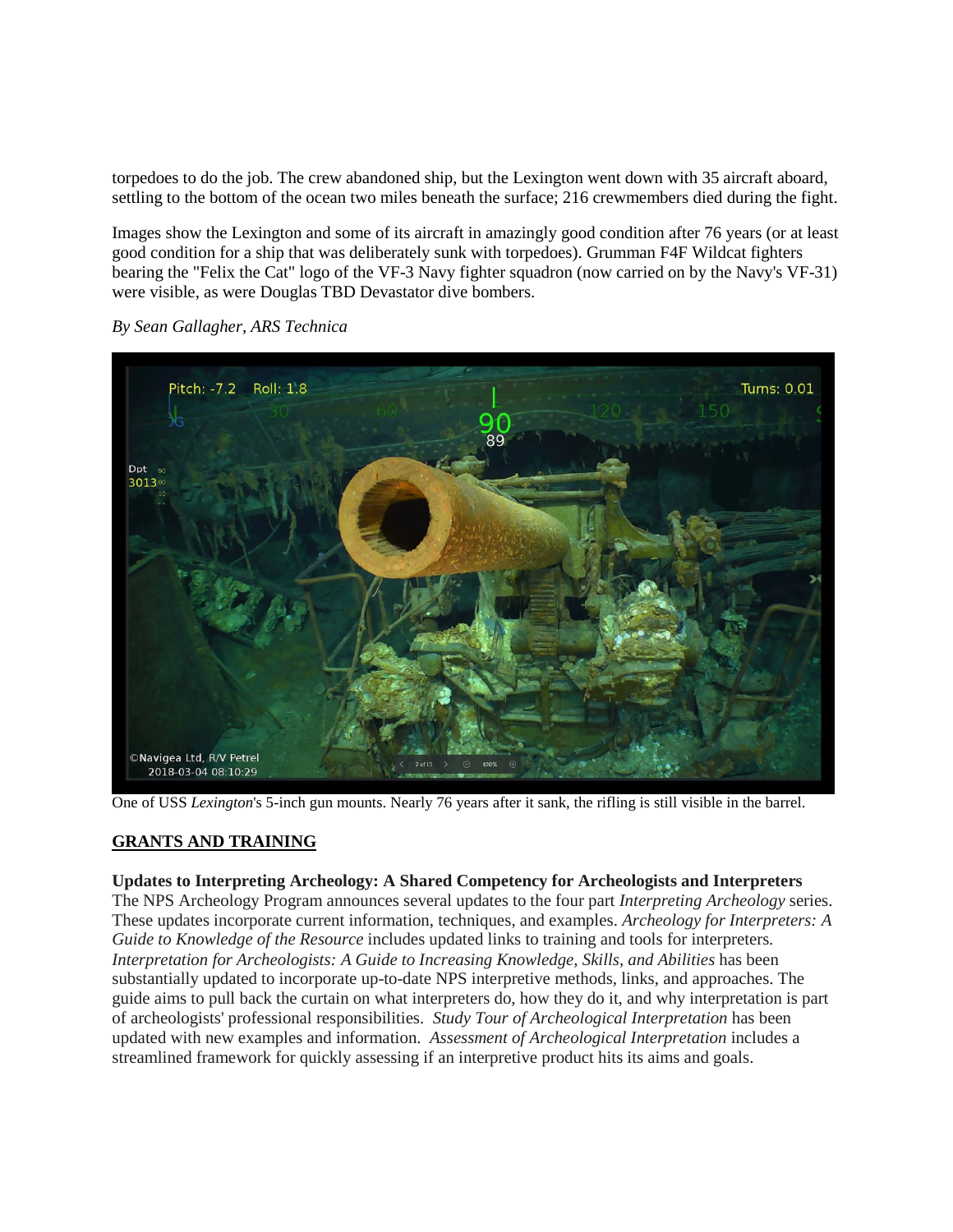New NPS employees can join a discussion in the Interpreting Archeology forum in The Commons [\(https://mylearning.nps.gov/groups/interpreting-archeology/\)](https://mylearning.nps.gov/groups/interpreting-archeology/), part of the NPS Common Learning Portal. There is a discussion area for each of the four guides, as well as opportunities to share ideas and ask questions.

All four guides can be accessed from the Archeology Program's Distance Learning page [\(https://www.nps.gov/archeology/tools/distlearn.htm\)](https://www.nps.gov/archeology/tools/distlearn.htm). While the guides are available online for perusal at any time, register in DOI Learn to receive credit on your transcript.

For more information, contact Teresa Moyer at teresa moyer@nps.gov or ping @tsmoyer on The Commons.

#### **Help Identify Archeology Training Needs!**

The NPS Archeology Program is collecting input from NPS employees about training in archeology. Head over to the Training Needs in Archeology forum, part of the Commons in the NPS Common Learning Portal [\(https://mylearning.nps.gov/groups/training-needs-in-archeology/\)](https://mylearning.nps.gov/groups/training-needs-in-archeology/). (Note that the Portal is currently open to NPS employees only.) Insert your wish list of archeology training for yourself, your staff, and other NPS employees. The list will be used to identify service-wide priorities for training and the development of guidance and professional assistance.

**Contact:** Teresa Moyer at [teresa\\_moyer@nps.gov](mailto:teresa_moyer@nps.gov) or ping @tsmoyer in the Commons.

#### **SLIGHTLY OFF TOPIC: Printing the Past: 3D Artifact Replicas Aid in Research, Education**

From article by Bernard K. Means, Director, Virtual Curation Laboratory, Virginia Commonwealth University

If you own a 3D printer, or can access one, then you can 3D print a replica of George Washington's false teeth, a key to Edgar Allen Poe's trunk that was reportedly found on his body, and even molars from mastodons. For those learning about or teaching kids about slavery in the U.S., artifacts associated with enslaved laborers from George Washington's Mount Vernon, George Mason's Gunston Hall, James Madison's Montpelier, and Thomas Jefferson's Poplar Forest are all ready to be downloaded for free and 3D printed. All of these objects and many more were 3D scanned by the Virtual Curation Laboratory (VCL) at Virginia Commonwealth University. The British Museum has made a 3D digital model of the Rosetta Stone downloadable, as well as an expanding number of treasures. The Smithsonian Institution in Washington, D.C. is another major gatekeeper of our world's past and they are digitizing select items.

#### **Capturing the past in 3D**

A major focus for museums and others who study and preserve the past is to create accurate 3D digital models from real objects. This minimizes handling of the real objects, makes it possible for researchers to study them without having to travel all to visit a museum or research facility, and, of course, allows museum visitors or the general public to handle a replica just one step removed from the actual artifact, fossil, or historical relic.

There are a number of ways to create a 3D digital model of an object. The VCL relies primarily on the NextEngine Desktop 3D laser scanner—this 3D scanner is portable and can be easily transported across the globe. Another type of 3D scanner is the lower resolution, but moderately priced Structure Scanner, which can be mounted on any Apple iOS device and provide real-time 3D scanning. This scanner is very portable and can be easily tossed into a small book bag or purse.